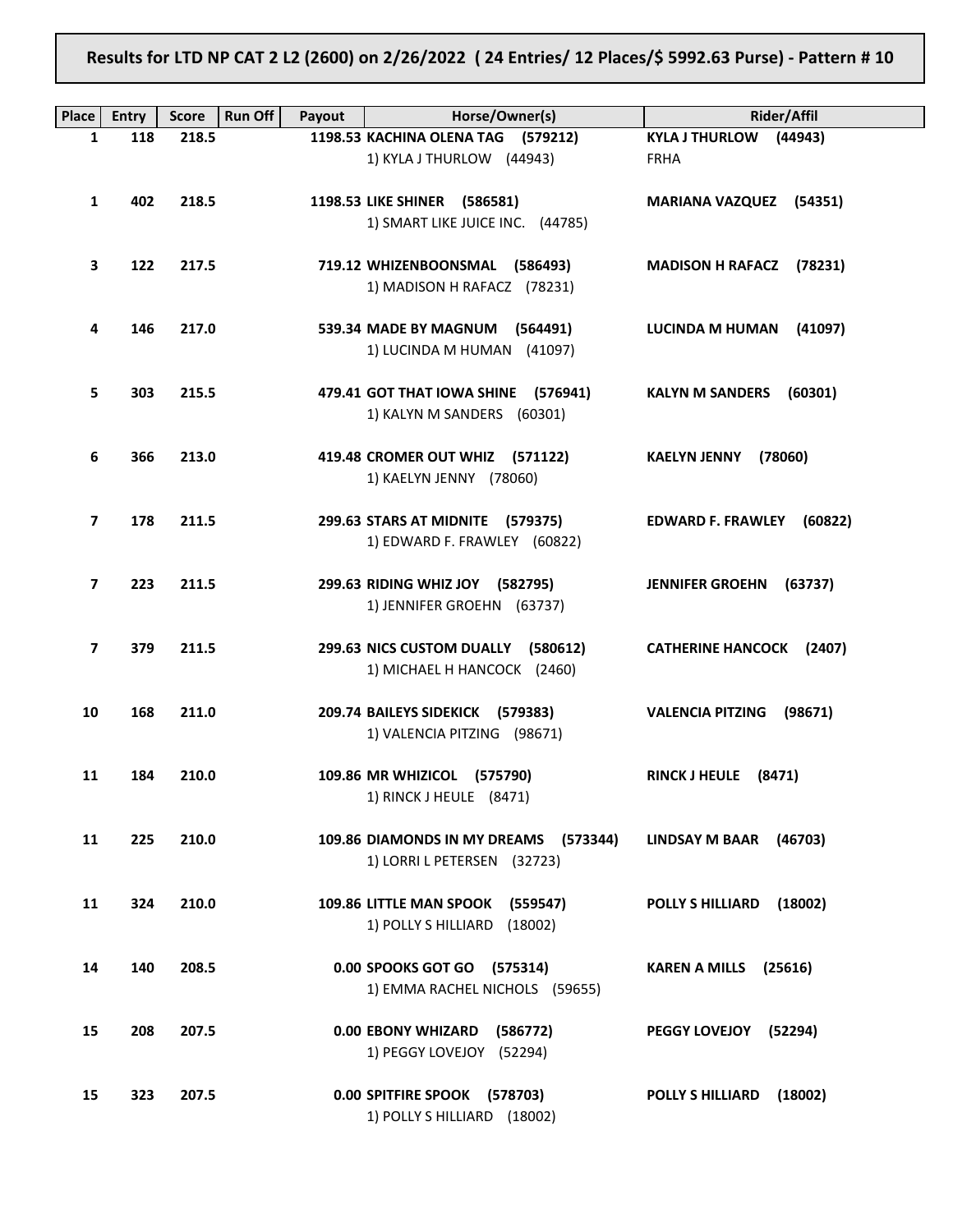| 17 | 107 | 207.0 | 0.00 DUN WHIZ SPARKS (579582)<br>1) MICHELLE C STAGG (58297)                                     | <b>MICHELLE C STAGG</b><br>(58297)        |
|----|-----|-------|--------------------------------------------------------------------------------------------------|-------------------------------------------|
| 18 | 262 | 204.0 | 0.00 BERRIED TREASURE (573681)<br>1) GEORGE R BELL (3684)<br>2) CAROL BELL (59432)               | <b>CAROL BELL (59432)</b>                 |
| 19 | 276 | 203.0 | 0.00 BE AECH BEAU (583728)<br>1) ABIGAIL GRACE EHRINGER (92709)                                  | (92709)<br><b>ABIGAIL GRACE EHRINGER</b>  |
| 20 | 126 | 198.0 | 0.00 WALLAS CORONA (576450)<br>1) KATHARINE GEORGE CAPPE (106917)                                | <b>KATHARINE GEORGE CAPPE</b><br>(106917) |
| 21 | 362 | 197.0 | 0.00 BLACK N GOLD (583826)<br>1) MARK HURD (82983)                                               | <b>MARK HURD</b><br>(82983)               |
| 22 | 224 | 0.0   | 0.00 XTRA DUN STEP (583884)<br>1) JENNIFER GROEHN (63737)<br>2) JERRY A DOUGLAS (110409)         | JERRY A DOUGLAS (110409)                  |
| 22 | 295 | 0.0   | 0.00 DOCS SHINING CROME (576906)<br>1) MICHAEL W MARKS (77349)                                   | <b>HEATHER MARKS</b><br>(92269)           |
| 22 | 297 | 0.0   | 0.00 SOME KINDA SHINE (548094)<br>1) KATE STEWART SEUTTER (37613)<br>2) ANEIKA M CRESPO (112579) | <b>KATE STEWART SEUTTER</b><br>(37613)    |

Show Secretary: